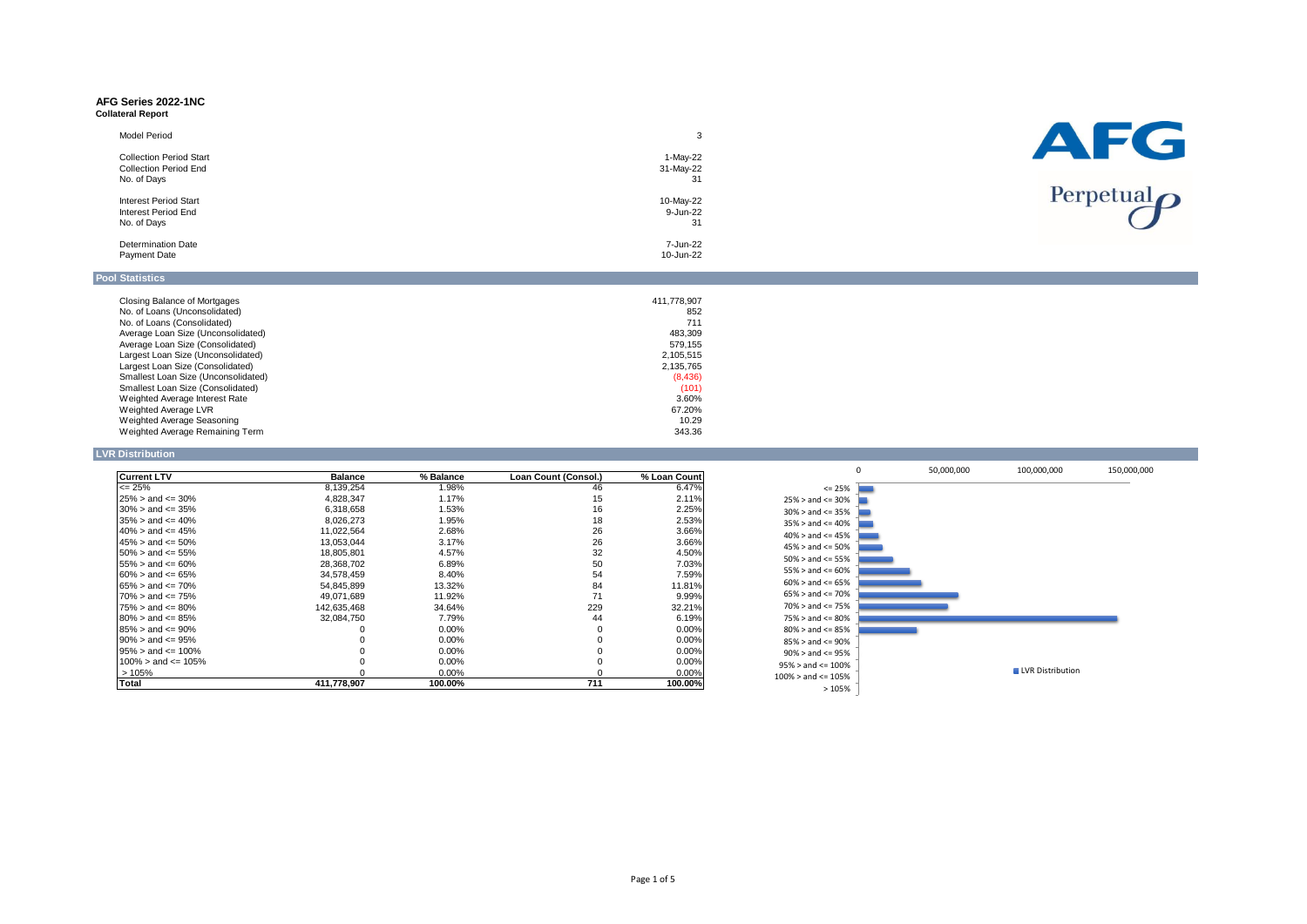#### **Balance Distribution (Unconsolidated**

| <b>Current Balance</b>            | <b>Balance</b> | % Balance | <b>Loan Count</b> | % Loan Count |
|-----------------------------------|----------------|-----------|-------------------|--------------|
| $\leq$ \$100.000                  | 3,669,140      | 0.89%     | 93                | 10.92%       |
| $$100.000 >$ and $\leq$ \$150.000 | 3,569,296      | 0.87%     | 28                | 3.29%        |
| $$150,000 >$ and $\leq$ \$200,000 | 7,187,005      | 1.75%     | 40                | 4.69%        |
| $$200,000 >$ and $\leq$ \$250,000 | 11,052,819     | 2.68%     | 49                | 5.75%        |
| $$250.000 >$ and $\leq$ \$300.000 | 14,496,759     | 3.52%     | 52                | 6.10%        |
| $$300.000 >$ and $\leq$ \$350.000 | 21.661.464     | 5.26%     | 66                | 7.75%        |
| $$350,000 >$ and $\leq$ \$400,000 | 27,092,998     | 6.58%     | 72                | 8.45%        |
| $$400.000 >$ and $\leq$ \$450.000 | 26.784.972     | 6.50%     | 63                | 7.39%        |
| $$450.000 >$ and $\leq$ \$500.000 | 26.611.298     | 6.46%     | 56                | 6.57%        |
| $$500.000 >$ and $\leq$ \$550.000 | 31.563.487     | 7.67%     | 60                | 7.04%        |
| $$550,000 >$ and $\leq 0.000$     | 24,125,760     | 5.86%     | 42                | 4.93%        |
| $$600,000 >$ and $\leq$ \$650,000 | 23,249,875     | 5.65%     | 37                | 4.34%        |
| $$650.000 >$ and $\leq$ \$700.000 | 13.442.745     | 3.26%     | 20                | 2.35%        |
| $$700,000 >$ and $\leq$ \$750,000 | 19,458,592     | 4.73%     | 27                | 3.17%        |
| $$750,000 >$ and $\leq$ \$800,000 | 15,552,391     | 3.78%     | 20                | 2.35%        |
| $$800.000 >$ and $\leq$ \$850.000 | 17.273.484     | 4.19%     | 21                | 2.46%        |
| $$850,000 >$ and $\leq$ \$900,000 | 16,659,700     | 4.05%     | 19                | 2.23%        |
| $$900,000 >$ and $\leq$ \$950,000 | 7,367,658      | 1.79%     | 8                 | 0.94%        |
| $$950.000 >$ and $\leq 1.000.000$ | 14.635.273     | 3.55%     | 15                | 1.76%        |
| > \$1,000,000                     | 86,324,191     | 20.96%    | 64                | 7.51%        |
| Total                             | 411,778,907    | 100.00%   | 852               | 100.00%      |



### **Balance Distribution (Consolidated)**

| <b>Current Balance</b>             | <b>Balance</b> | % Balance | Loan Count (Consol.) | % Loan Count |
|------------------------------------|----------------|-----------|----------------------|--------------|
| $\leq$ \$100,000                   | 696,319        | 0.17%     | 29                   | 4.08%        |
| $$100.000 >$ and $\leq$ \$150.000  | 1,350,125      | 0.33%     | 10                   | 1.41%        |
| $$150.000 >$ and $\leq$ \$200.000  | 4.022.470      | 0.98%     | 22                   | 3.09%        |
| $$200.000 >$ and $\leq$ \$250.000  | 6.741.096      | 1.64%     | 30                   | 4.22%        |
| $$250,000 >$ and $\leq$ \$300,000  | 9,584,922      | 2.33%     | 34                   | 4.78%        |
| $$300.000 >$ and $\leq$ \$350.000  | 18.693.815     | 4.54%     | 57                   | 8.02%        |
| $$350,000 >$ and $\leq 400,000$    | 24,489,741     | 5.95%     | 65                   | 9.14%        |
| $$400.000 >$ and $\leq$ \$450.000  | 26.052.715     | 6.33%     | 61                   | 8.58%        |
| $$450.000 >$ and $\leq$ \$500.000  | 23.790.044     | 5.78%     | 50                   | 7.03%        |
| $\$500.000 >$ and $\leq$ \$550.000 | 29,506,238     | 7.17%     | 56                   | 7.88%        |
| $$550,000 >$ and $\leq 200,000$    | 23,548,382     | 5.72%     | 41                   | 5.77%        |
| $$600.000 >$ and $\leq$ \$650.000  | 23.943.458     | 5.81%     | 38                   | 5.34%        |
| $$650,000 >$ and $\leq$ \$700,000  | 14,843,332     | 3.60%     | 22                   | 3.09%        |
| $$700.000 >$ and $\leq$ \$750.000  | 18.710.089     | 4.54%     | 26                   | 3.66%        |
| $$750.000 >$ and $\leq$ \$800.000  | 15.528.304     | 3.77%     | 20                   | 2.81%        |
| $$800,000 >$ and $\leq$ \$850,000  | 20,573,793     | 5.00%     | 25                   | 3.52%        |
| $$850,000 >$ and $\leq$ \$900,000  | 15.842.277     | 3.85%     | 18                   | 2.53%        |
| $$900.000 >$ and $\leq$ \$950.000  | 10,138,747     | 2.46%     | 11                   | 1.55%        |
| $$950,000 >$ and $\leq 1,000,000$  | 16,554,917     | 4.02%     | 17                   | 2.39%        |
| > \$1,000,000                      | 107,168,122    | 26.03%    | 79                   | 11.11%       |
| Total                              | 411.778.907    | 100.00%   | 711                  | 100.00%      |





### **Loan Seasoning Distribution**

| Seasoning (Months)                    | <b>Balance</b> | % Balance | <b>Loan Count</b> | % Loan Count |       |
|---------------------------------------|----------------|-----------|-------------------|--------------|-------|
| $\leq$ = 12 Months                    | 313.494.221    | 76.13%    | 595               | 69.84%       |       |
| 12 Months $>$ and $\leq$ 18 Months    | 61.695.952     | 14.98%    | 150               | 17.61%       | 12 Mo |
| 18 Months $>$ and $\leq$ 24 Months    | 16.715.377     | 4.06%     | 51                | 5.99%        | 18 Mo |
| 24 Months $>$ and $\leq$ 30 Months    | 8.298.799      | 2.02%     | 25                | 2.93%        | 24 Mo |
| 30 Months $>$ and $\leq$ 36 Months    | 3.899.085      | 0.95%     | 8                 | 0.94%        | 30 Mo |
| 36 Months $>$ and $\leq$ 42 Months    | 4.275.235      | 1.04%     |                   | 1.29%        | 36 Mo |
| 42 Months $>$ and $\leq$ 48 Months    | 2.010.189      | 0.49%     |                   | 0.82%        |       |
| 48 Months $>$ and $\leq$ 54 Months    | 651.574        | 0.16%     |                   | 0.35%        | 42 Mo |
| $154$ Months $>$ and $\leq 60$ Months |                | $0.00\%$  |                   | 0.00%        | 48 Mo |
| $60$ Months $>$ and $\leq 66$ Months  | 302.191        | $0.07\%$  |                   | 0.12%        | 54 Mo |
| $66$ Months $>$ and $\leq$ 72 Months  | 436.284        | 0.11%     |                   | 0.12%        | 60 Mo |
| > 72 Months                           |                | $0.00\%$  |                   | $0.00\%$     | 66 Mo |
| Total                                 | 411.778.907    | 100.00%   | 852               | 100.00%      |       |



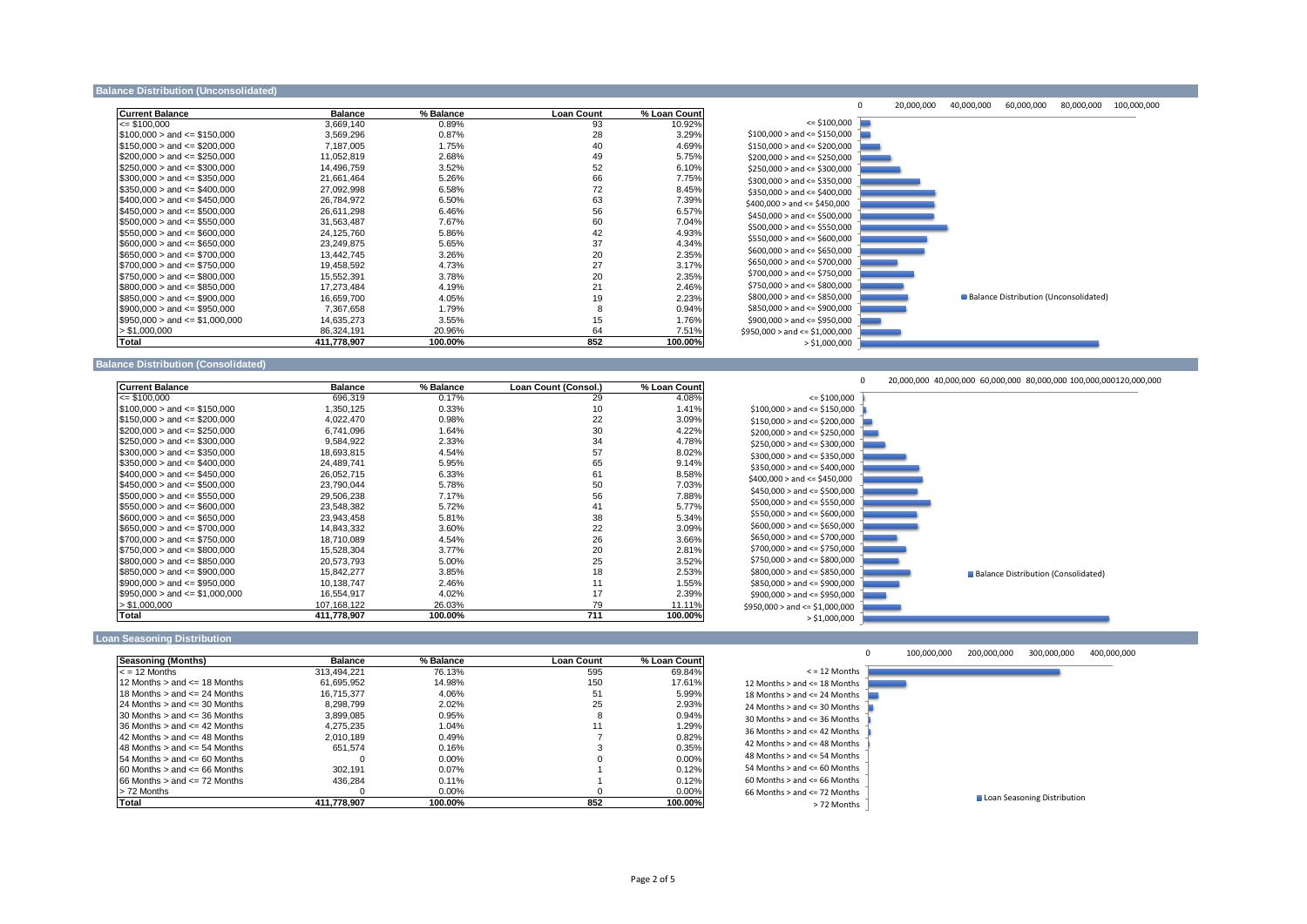## **Geographic Distribution**

| <b>Jurisdiction State</b>           | <b>Balance</b> | % Balance | Loan Count (Consol.) | % Loan Count | New South Wales                                                                   |
|-------------------------------------|----------------|-----------|----------------------|--------------|-----------------------------------------------------------------------------------|
| New South Wales                     | 116,366,696    | 28.26%    | 168                  | 23.63%       |                                                                                   |
| Victoria                            | 135,507,952    | 32.91%    | 223                  | 31.36%       | ■ Victoria                                                                        |
| Queensland                          | 104,516,096    | 25.38%    | 194                  | 27.29%       | <b>■ Queensland</b>                                                               |
| Western Australia                   | 19,114,500     | 4.64%     | 47                   | 6.61%        |                                                                                   |
| South Australia                     | 32,267,499     | 7.84%     | 73                   | 10.27%       | Western Australia                                                                 |
| Tasmania                            | 3,175,719      | 0.77%     | 5                    | 0.70%        |                                                                                   |
| <b>Australian Capital Territory</b> | 830,444        | 0.20%     | -1                   | 0.14%        | South Australia                                                                   |
| Northern Territory                  | $\Omega$       | 0.00%     | $\Omega$             | 0.00%        | Tasmania                                                                          |
|                                     | $\Omega$       | 0.00%     | $\Omega$             | 0.00%        |                                                                                   |
| No Data                             |                |           |                      | 100.00%      | Australian Capital Territory                                                      |
| Total                               | 411,778,907    | 100.00%   | 711                  |              |                                                                                   |
|                                     |                |           |                      |              |                                                                                   |
| Locality                            |                |           |                      |              |                                                                                   |
|                                     |                |           |                      |              |                                                                                   |
| <b>S&amp;P Category</b>             | <b>Balance</b> | % Balance | Loan Count (Consol.) | % Loan Count |                                                                                   |
| Metro                               | 298,916,540    | 72.59%    | 489                  | 68.78%       | <b>■</b> Metro                                                                    |
| Non Metro                           | 109,611,630    | 26.62%    | 213                  | 29.96%       | Non Metro                                                                         |
| Inner City                          | 3,250,737      | 0.79%     | 9                    | 1.27%        |                                                                                   |
| No Data                             | $\Omega$       | 0.00%     | $\Omega$             | 0.00%        | Inner City                                                                        |
| <b>Total</b>                        | 411,778,907    | 100.00%   | 711                  | 100.00%      |                                                                                   |
|                                     |                |           |                      |              |                                                                                   |
| <b>Top 10 Postcodes</b>             |                |           |                      |              |                                                                                   |
|                                     |                |           |                      |              | 1,000,000 2,000,000 3,000,000 4,000,000 5,000,000 6,000,000 7,000,000<br>$\Omega$ |
| Postcode                            | <b>Balance</b> | % Balance | Loan Count (Consol.  | % Loan Count |                                                                                   |
| 3977                                | 6,094,429      | 1.48%     | 8                    | 0.94%        |                                                                                   |
| 4564                                | 3,884,747      | 0.94%     | $\overline{4}$       | 0.47%        | 2                                                                                 |
| 3930                                | 3,810,169      | 0.93%     | 3                    | 0.35%        | $\overline{\mathbf{3}}$                                                           |
| 3023                                | 3,246,862      | 0.79%     | $\overline{7}$       | 0.82%        |                                                                                   |
| 4218                                | 3,185,744      | 0.77%     | $\overline{4}$       | 0.47%        | $\overline{a}$                                                                    |
| 2170                                | 3,144,295      | 0.76%     | $\overline{4}$       | 0.47%        | Top 10 Postcodes<br>-5                                                            |
| 2773                                | 2,975,719      | 0.72%     | 2                    | 0.23%        | 6                                                                                 |
| 3059                                | 2,835,530      | 0.69%     | 4                    | 0.47%        | $\overline{7}$                                                                    |
| 4217                                |                |           | 6                    |              | 8                                                                                 |
|                                     | 2,711,359      | 0.66%     |                      | 0.70%        | 9                                                                                 |
| 3162                                | 2,632,631      | 0.64%     | 3                    | 0.35%        |                                                                                   |
| Total                               | 34,521,485     | 8.38%     | 45                   | 5.28%        | 10                                                                                |
| <b>Documentation</b>                |                |           |                      |              |                                                                                   |
|                                     |                |           |                      |              |                                                                                   |
| <b>Document Type</b>                | <b>Balance</b> | % Balance | <b>Loan Count</b>    | % Loan Count |                                                                                   |
|                                     |                |           |                      |              | Fully Verified                                                                    |
| <b>Fully Verified</b>               | 156, 198, 746  | 37.93%    | 355                  | 41.67%       |                                                                                   |
| Low Verified                        | 255,580,160    | 62.07%    | 497                  | 58.33%       | Low Verified                                                                      |
| <b>Total</b>                        | 411,778,907    | 100.00%   | 852                  | 100.00%      |                                                                                   |
|                                     |                |           |                      |              |                                                                                   |
| <b>Rate Type</b>                    |                |           |                      |              |                                                                                   |
|                                     |                |           |                      |              |                                                                                   |
| <b>Rate Type</b>                    | <b>Balance</b> | % Balance | <b>Loan Count</b>    | % Loan Count | Variable Rate                                                                     |
| Variable Rate                       | 411,778,907    | 100.00%   | 852                  | 100.00%      |                                                                                   |
| <b>Fixed Rate</b>                   | $\Omega$       | 0.00%     | $\Omega$             | 0.00%        | Fixed Rate                                                                        |
| Total                               | 411,778,907    | 100.00%   | 852                  | 100.00%      |                                                                                   |
|                                     |                |           |                      |              |                                                                                   |
| <b>Repayment Type</b>               |                |           |                      |              |                                                                                   |
|                                     | <b>Balance</b> | % Balance | <b>Loan Count</b>    | % Loan Count |                                                                                   |
| <b>Repayment Type</b>               |                |           |                      |              | Principal & Interest                                                              |
| Principal & Interest                | 327,490,389    | 79.53%    | 705                  | 82.75%       | Interest Only                                                                     |
| Interest Only                       | 84,288,517     | 20.47%    | 147                  | 17.25%       |                                                                                   |
| Non-Billing                         | $\Omega$       | 0.00%     | $\Omega$             | 0.00%        | Non-Billing                                                                       |
| <b>Total</b>                        | 411,778,907    | 100.00%   | 852                  | 100.00%      |                                                                                   |
|                                     |                |           |                      |              |                                                                                   |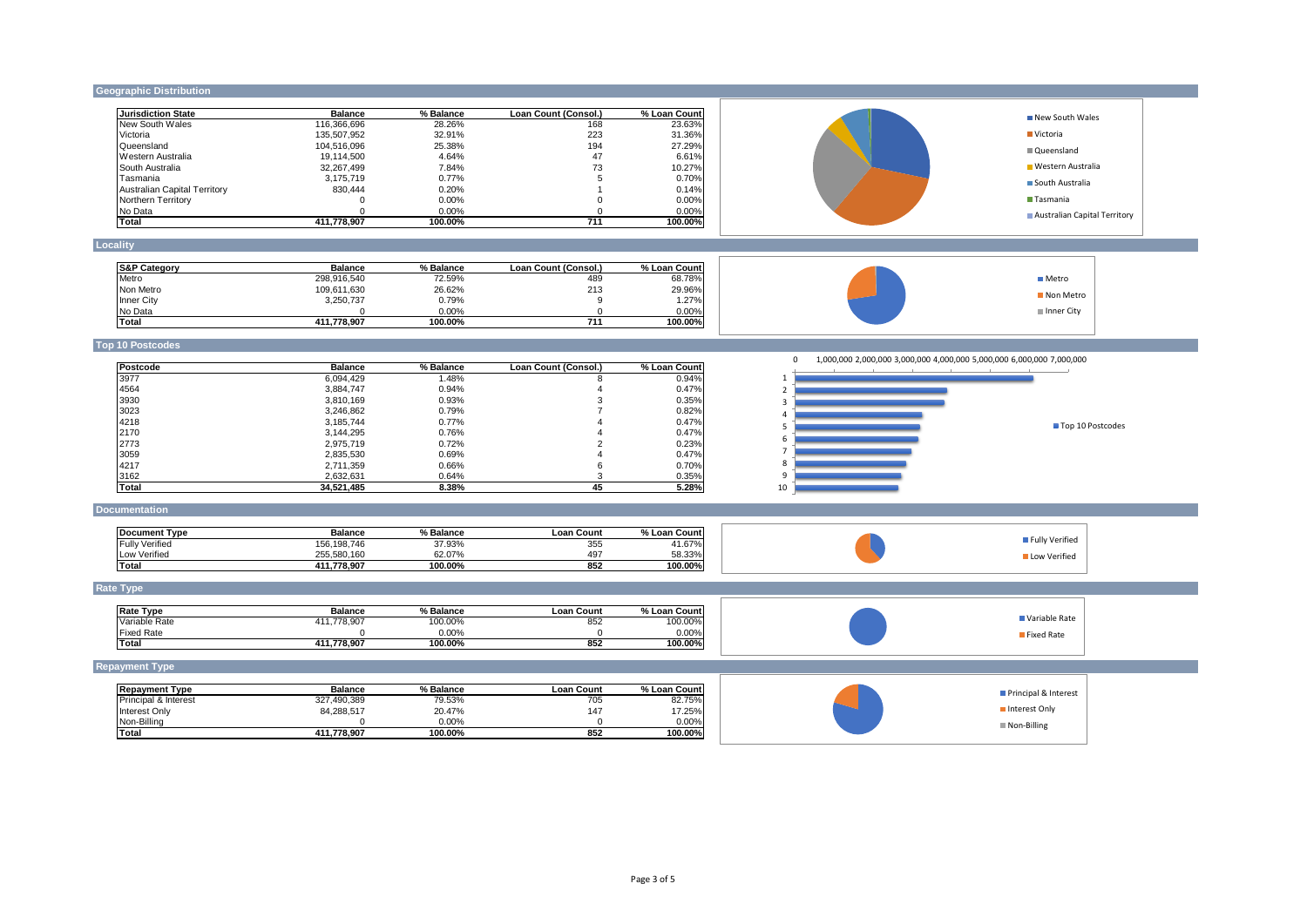## **Loan Type**

| <b>Product Category</b> | <b>Balance</b>  | % Balance | Loan Count | % Loan Count |
|-------------------------|-----------------|-----------|------------|--------------|
| Line of Credit          |                 | $0.00\%$  |            | $0.00\%$     |
| Ferm Loan               | .778.907<br>411 | 100.00%   | 852        | 100.00%      |
| Total                   | 411.778.907     | 100.00%   | 852        | 100.00%      |

## **Property Type**

| <b>Property Type</b>     | <b>Balance</b> | % Balance | Loan Count (Consol.) | % Loan Count |
|--------------------------|----------------|-----------|----------------------|--------------|
| <b>Residential House</b> | 365.578.633    | 88.78%    | 606                  | 85.23%       |
| Residential Unit         | 43.697.999     | 10.61%    | 101                  | 14.21%       |
| Residential - Inner City |                | 0.00%     |                      | $0.00\%$     |
| Rural                    | 2.502.275      | 0.61%     |                      | 0.56%        |
| Semi-Rural               |                | 0.00%     |                      | 0.00%        |
| Vacant Land              |                | 0.00%     |                      | 0.00%        |
| No Data                  |                | 0.00%     |                      | 0.00%        |
| <b>Total</b>             | 411.778.907    | 100.00%   | 711                  | 100.00%      |



■ Line of Credit Term Loan

## **Arrears Distribution**

| <b>Arrears Band</b> | <b>Balance</b> | % Balance | <b>Loan Count</b> | % Loan Count |
|---------------------|----------------|-----------|-------------------|--------------|
| Current             | 406.909.505    | 98.82%    | 842               | 98.83%       |
| $1-30$ days         | 4.869.402      | 1.18%     | 10                | 1.17%        |
| 31-60 days          |                | 0.00%     | υ.                | 0.00%        |
| 61-90 days          |                | 0.00%     |                   | 0.00%        |
| 91-120 days         |                | $0.00\%$  |                   | 0.00%        |
| 121-150 days        |                | 0.00%     |                   | 0.00%        |
| 151-180 days        |                | $0.00\%$  |                   | 0.00%        |
| 181 days or more    |                | $0.00\%$  |                   | 0.00%        |
| <b>Total</b>        | 411.778.907    | 100.00%   | 852               | 100.00%      |



### **Hardships**

| <b>Hardships</b>           | <b>Balance</b> | % Balance | Loan Count (Consol.) | % Loan Count |
|----------------------------|----------------|-----------|----------------------|--------------|
| <b>COVID Hardships</b>     |                | $0.00\%$  |                      | 0.00%        |
| <b>COVID Arrangements</b>  |                | 0.00%     |                      | 0.00%        |
| COVID Arrangements - Other |                | $0.00\%$  |                      | 0.00%        |
| Hardship                   |                | 0.00%     |                      | 0.00%        |
| Non-Hardship               | 411.778.907    | 100.00%   | 711                  | 100.00%      |
| Total                      | 411.778.907    | 100.00%   | 711                  | 100.00%      |



COVID Hardship – A deferral of loan repayments for a period from 3 to 6 months as a result of financial stresses due to Covid-19<br>COVID Arrangement - A temporary change to the loan repayment type from 'Principal & Interest'